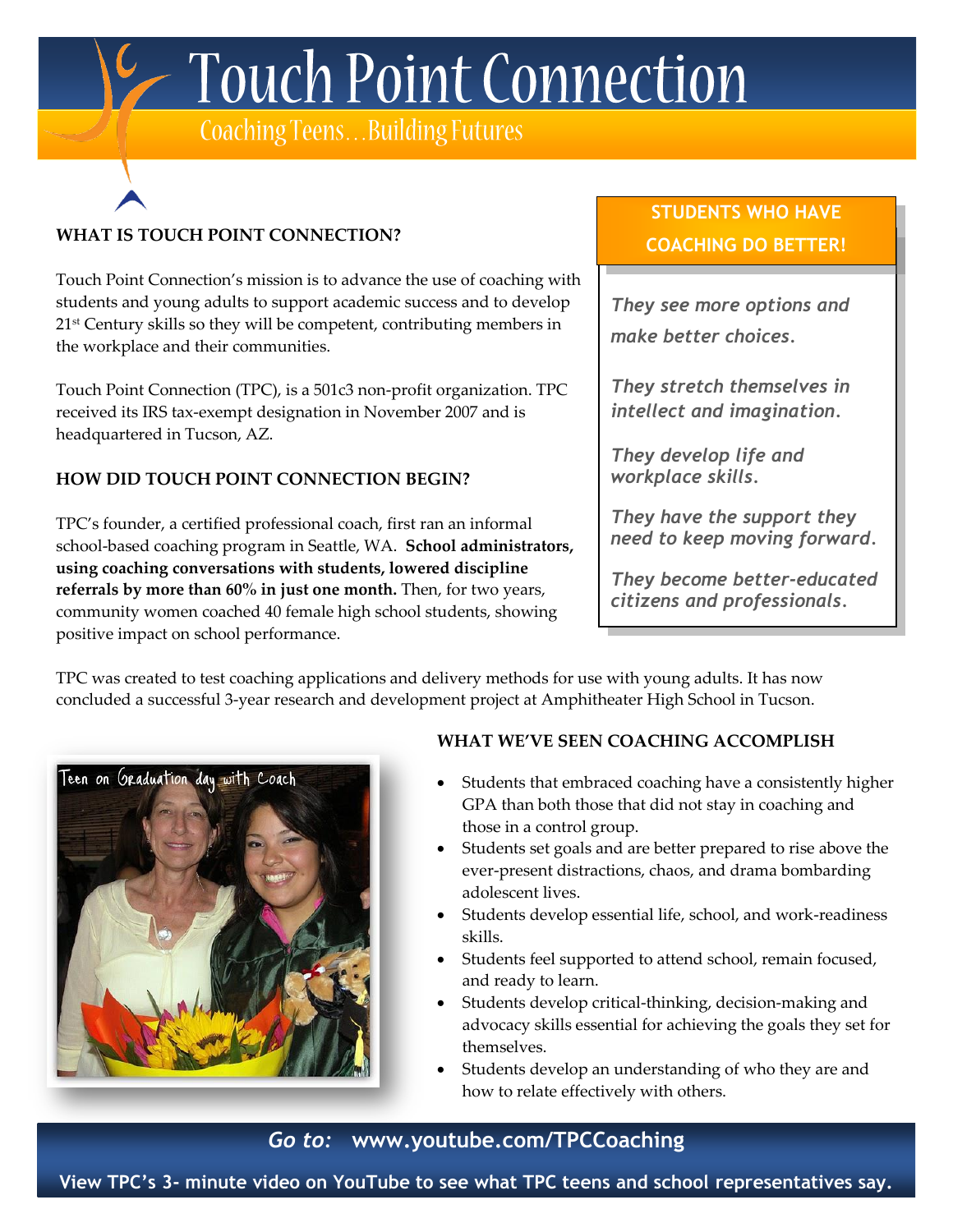C Touch Point Connection

Coaching Teens... Building Futures

#### **THE ROLE OF A COACH**

- $\triangleright$  Establish trust and understanding.
- $\triangleright$  Help students see they may have broader choices and opportunities.
- $\blacktriangleright$  Help students understand their strengths.
- $\blacktriangleright$  Help students rekindle hope and set goals.
- $\triangleright$  Help students take control of their lives and their futures.
- $\triangleright$  Help students develop perseverance by successfully facing challenges that may have once seemed impossible.
- $\triangleright$  Hold students accountable to their goals and their dreams.
- $\triangleright$  Help students develop a network of support.
- $\triangleright$  Be that trusted person in their life to recognize and celebrate their successes!

# **Coaching focuses on goal setting, outcome creation, and personal change management.**



 $\triangleright$  Help students practice and master 21<sup>st</sup> Century skills, developing the competencies that will serve them well in academics, life and the workplace.

## **Why Coaching: The Many Challenges Today's Students Face**

- Students want to be successful. However, if they cannot find healthy ways to be successful, many choose or stumble into dangerous behaviors.
- Often issues interfering with a student's focus, motivation and ability to learn are things they perceive as out of their control.
- When adults dictate a career path in conflict with a student's choice, the impasse may be demotivating and seem insurmountable.



- Many students feel adults in their lives see them for who they are now, not what they believe they can become.
- Many students lose hope when they face challenges with no support.
- Many adults have no hope and pass that message on to their children.
- Many students are not being prepared to accept adult responsibilities.
- Many students find classroom instruction less than engaging or even irrelevant.
- Many students do not see a way to rise above these dangerous traps and simply give up in resentment and anger.
- Schools do not have adequate staffing to fully support student needs.
- Many students feel powerless over the everyday occurrences that interfere with school, causing them to fall behind. Many simply give up, believing there is no way to catch up.